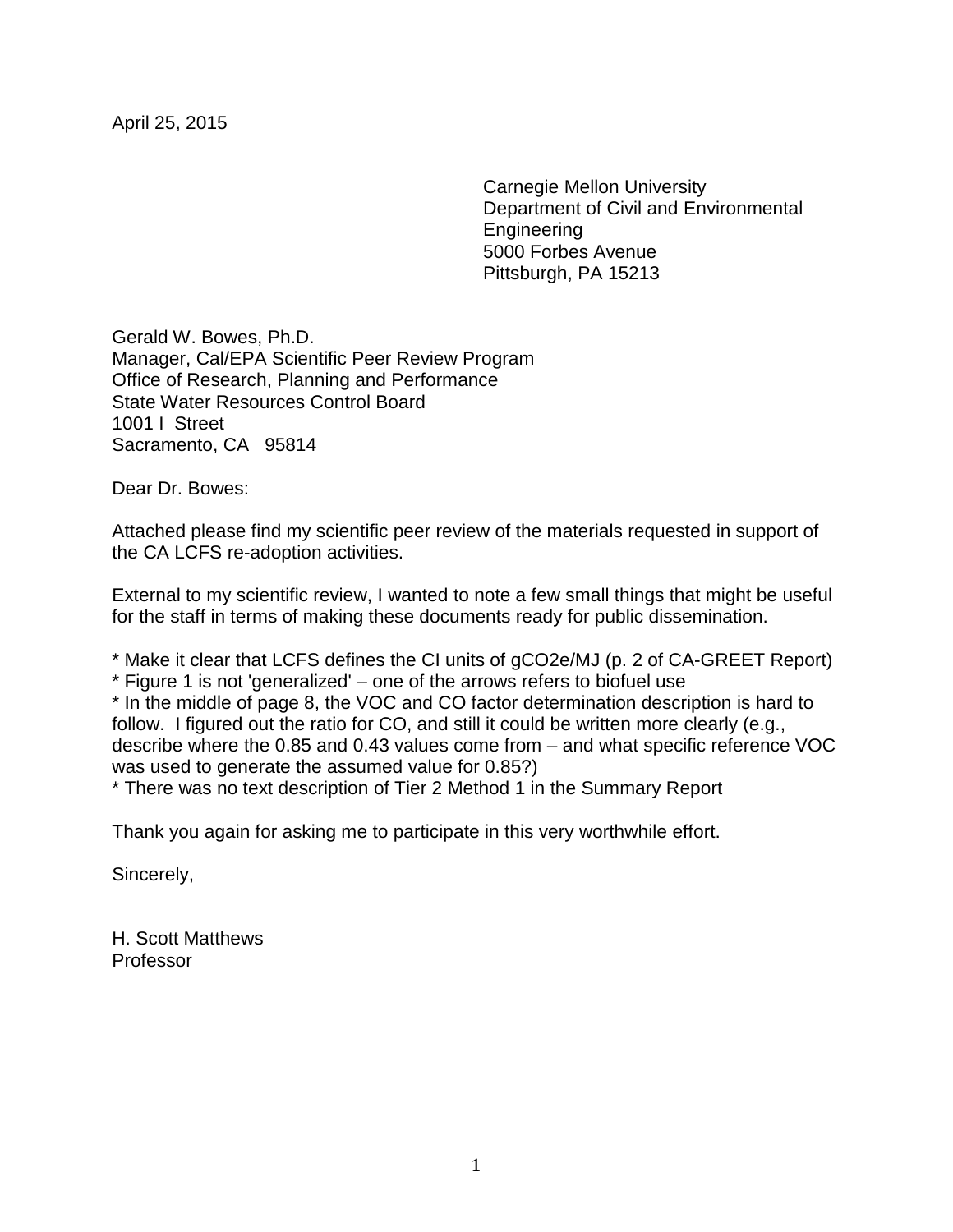Peer Reviewer Report H. Scott Matthews, Carnegie Mellon University

Methodology in Calculating Fuel Carbon Intensities and Use of Greenhouse Gas Emissions Models

April 25, 2015

I was asked by the State of California to review the staff reports and additional materials associated with the work produced in support of the California Low Carbon Fuel Standard (LCFS). It was an honor to be asked to look at this work, as the work done by this evolving team over time has been one of the most impressive scholarly efforts I have seen in my career. This team continues to do excellent work. Likewise, the goal and implementation of the LCFS has been one that has been successful in 'raising the bar' in terms of the expectations of performance in the transportation energy industry, and also in terms of nudging the federal government to adopt similar programs.

The specific statement of task I was given involved various aspects:

My scientific peer review responsibility was "to determine whether the scientific basis or portion of the proposed rule is based upon sound scientific knowledge, methods, and practices." Likewise, the focus is on the methods used to develop the carbon intensity (CI) values, as opposed to the LCFS program in general.

In addition, I was asked to assess the "Big picture" to ensure whether there are scientific issues not described or dealt with in the work.

Finally, I was asked to assess whether, overall, all of the work was based on sound science?

Note that via interactions with the organizers of the peer review, I was asked to focus on the GREET and OPGEE aspects of the work. I thus focused my review into those two components including review of the staff reports as well as the underlying electronic spreadsheets and references. [Note that while I am familiar with the kinds of models used in the GTAP and AEZ component, my review of that part was more cursory, consisting only of a review of the staff reports and a skim of the additional materials provided electronically. However I did not present scientific assessments of that component.]

Finally, I was asked to review the conclusions given by the staff, namely that the CA-GREET and OPGEE models used to calculate carbon intensity values (and GTAP for ILUC) are reasonable and that the models were applied appropriately under the LCFS.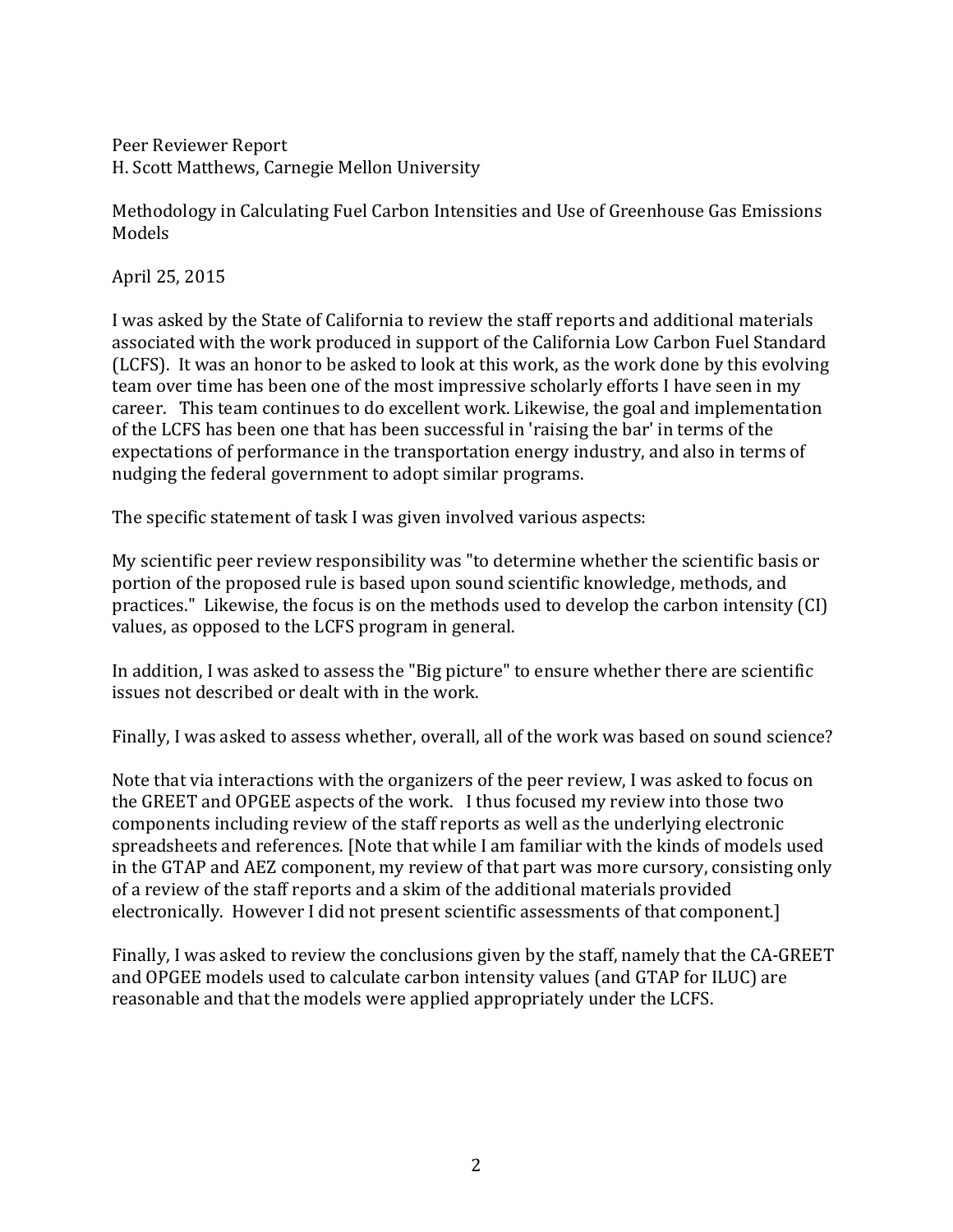Below I provide detailed review comments separated by the materials associated with the various subcomponents provided.

Three printed staff reports related to CA-GREET, OPGEE, and GTAP models, which are used to estimate the various carbon intensities.

Aside from small issues in terms of the details presented in these summaries, I found no issues of concern related to the high-level goals or methods used in these three domains.

Staff Reports and Plain English Summaries

I note that one thing not provided explicitly in any of the Staff Reports but which would have been useful was a succinct summary (box model diagram) of the three carbon intensity model components, as well as a short summary of the more specific quantitative aspects of the LCFS (10% goal by 2020). For the latter issue, this detail was available in the various links and support provided (e.g., the ISOR).

The plain English summaries did not seem to be very different than the text in the detailed staff reports. I saw no issues in those summaries for that audience but assume that those documents have been written in conjunction with technical writing experts.

# **Component 1 - CA-GREET**

I found the CA-GREET related Staff Report report to be well organized and written. I note the following issues:

A small issue of concern, where the impact is hard to assess from the material provided, is the use of EPA AP-42 emissions factors. The reference date for the CD-ROM is 2005, but the underlying emissions factors for many processes in that document are much older than that. However there was not enough detail or method listed to give a sense of where those emissions factors were used, for what processes, etc. I trust that staff can develop more robust text that would help to clarify where they were used and any potential scientific impact from them. As a specific example recently noted by EPA (and a change forced by legal action), many of these values are quite old. I was unable to find the specific reference value in GREET/CA-GREET for these parameters but hopefully such changes could be made quickly – or at least added to a holding pile without holding up the re-adoption of LCFS. My first impression is that the net effect on a CO2e basis would be neutral between increasing VOC and decreasing CO emissions factors. (See http://www.epa.gov/ttn/chief/consentdecree/index\_consent\_decree.html)

Likewise, a similar concern is related to the version of the EPA MOVES model used. The ANL GREET reference (#13 in staff report) says that MOVES2010b was used (an update to previously using MOBILE6), however, MOVES2014 is available. Are there relevant differences? What is the anticipated update cycle?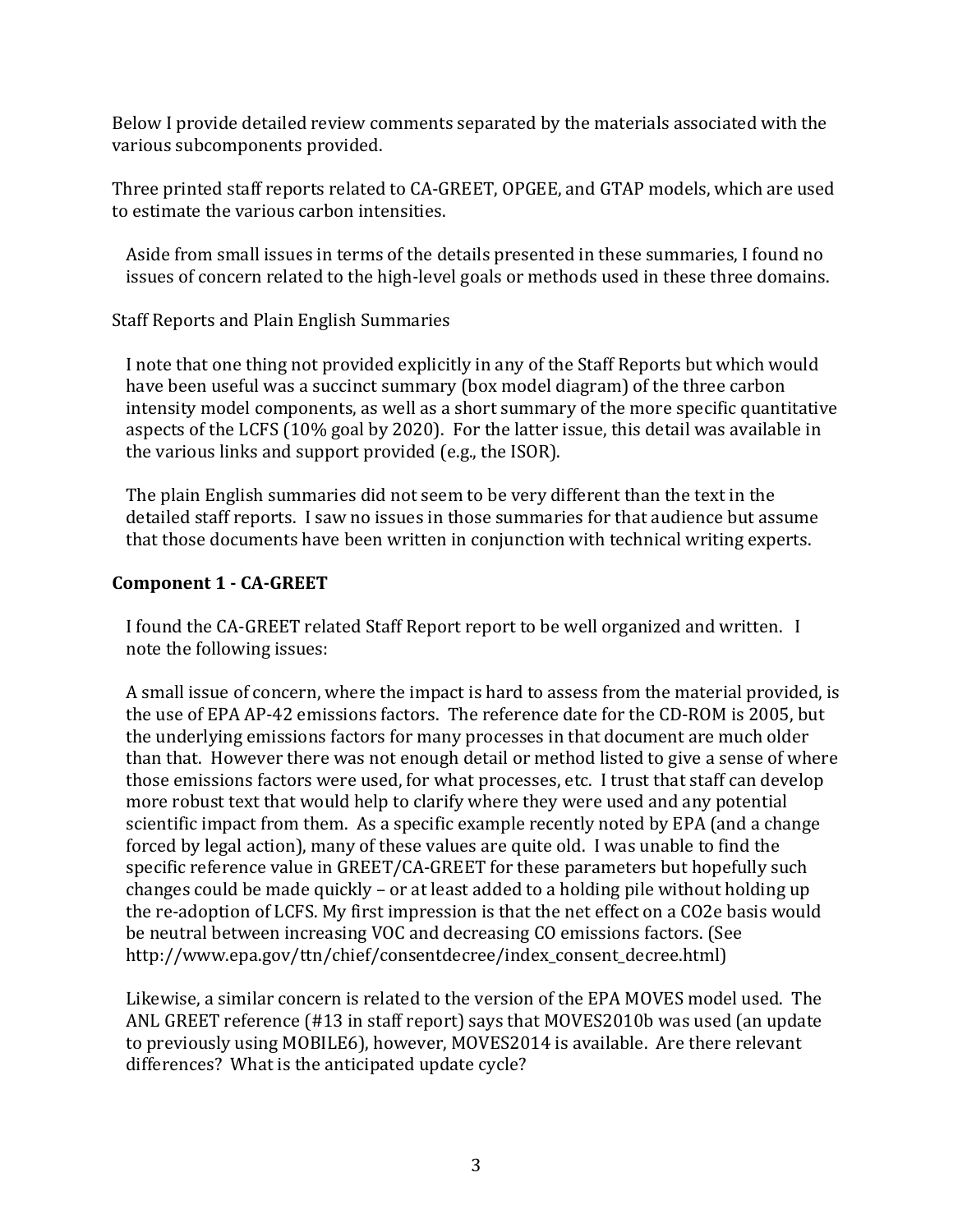The method uses the IPCC 100-year GWP factors, which I agree are the most relevant values to use. However the report and method should explicitly note that it uses these (rather than the 20 or 500 year values), and why. Too often in the past few years there have been attempts to abuse the GWP method to present results favorable to a particular fuel by cherry-picking higher GWP values that are associated with shorter time horizons.

The CA-GREET results shown on pages 14-15 (Tables 1 and 2) are presented as 'CI lookup tables'. As presented, it was not clear what these were. However from reading the ISOR my understanding is that these are default values determined ex ante by staff for a generic production of a Tier 2 fuel used for Method 1 (as a default value that would apply for a particular supplier unless they wanted to show a lower value from other use of the methods like 2A or 2B). My lack of understanding has no effect on the scientific merit of the work.

Although we were only directly provided the underlying GREET 2013 and 2014 Excel models, I was able to find information online related to the CA-GREET project, including downloadable versions of the Tier 1 and Tier 2 CA-GREET Excel spreadsheets. I see no scientific issues with respect to how the CA-specific functionality was added to the base GREET model (which was also presented in the documentation and reports provided).

The results (e.g., CI Lookup Tables) were presented as single values, as opposed to ranges or distributions. I understand that regulatory design is complex, and that providing planning certainty for companies is important, but in the end given the (un-shown) uncertainties it is possible that the actual reduction in greenhouse gas emissions is lower or higher than anticipated. The reports and tools do little to capture this. My scientific concern and how it relates to my focus on the CIs is that, as stated in the ISOR, the new LCFS will require Method 2A pathways to have 5.5 % (or 1 gCO2e/MJ – also about 5%) lower CIs. The uncertainties of the reference flows and the potentially modeled 2A pathways may have uncertainty greater than 5%, which has not been well established in the report. It is also not clear where this "5% threshold" came from. However, I do not view this as an issue with respect to the scientific credibility of the method, just in portraying the magnitude of overall potential benefits of the program and maintaining stakeholder confidence.

Notes on my review of additional resources listed in documents from Attachment 1 of Bowes' March 25 letter:

- I reviewed the staff's ISOR for the LCFS re-adoption (the Staff Reports provided to us are essentially excerpts of this document). This helped to fill in some of the gaps (identified above) with respect to how the pieces fit together.
- I am familiar with the GREET model since my own research group has used it for various projects in the past. As a result, I did not re-review individual sheets or cells of the spreadsheet model, as I know that this model has been developed with significant research and effort over the past decade.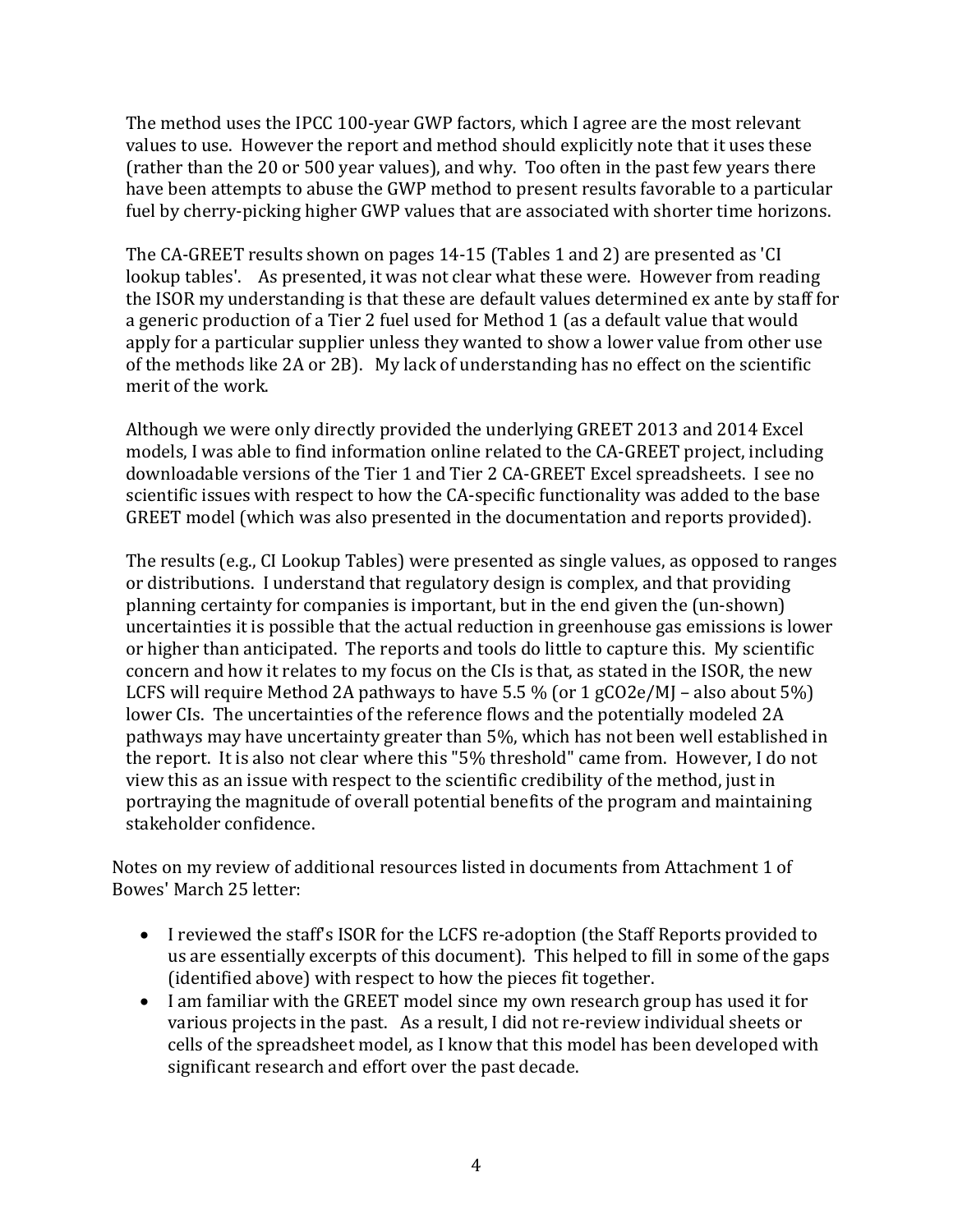• The study is based on the ISO LCA Standards. While I was unable to do a full review of every aspect in the comprehensive work, the work done in this study seems to conform to the LCA Standard.

## **Summary review of CA-GREET component of peer review:**

The issues listed above are fairly cosmetic in nature. Thus, with respect to the three aspects I was asked to review:

(1) I agree with the staff's conclusion that "the assumptions and inputs used in CA-GREET 2.0 to calculate direct life cycle CIs are reasonable and the model was applied appropriately under the LCFS." The methods they have followed, including the use of literature sources and references, are consistent with what I would expect to use.

(2) With respect to the big picture issue, I do not believe there are any significant scientific issues that have been neglected in the method descriptions.

(3) Taken as a whole, I believe that all of the work done (including conclusions and scientific assessments) is based on sound science.

### **Component 2 – OPGEE Model**

I again found the Staff Report report to be well organized and written. I was aware of but not familiar with the details of the OPGEE model before undertaking this review – I had only read a few of Professor Brandt's published papers. Unlike the GREET-based analysis, which significantly leverages an existing DOE/ANL model (GREET), most of OPGEE has been developed in the last few years and much has been done with the goal of supporting LCFS specifically. It thus represents a tighter fit to the work needed here. It is truly an impressive and expansive effort, especially given the relatively small research team involved in it as compared to other publicly available life cycle models.

The core results (updated for OPGEE v1.1) are the Lookup Table values as well as those that create the Baseline Crude Average CIs.

I noted the following issues in the OPGEE-related staff report:

Similar to my comments above associated with CA-GREET, I am admittedly uncomfortable in seeing the lookup table CI values represented with 4 significant digits (implying accuracy to the level of 10mg CO2e/MJ. While the underlying model is comprehensive and rigorous, my concern would be that it is easy for the lookup table / model results to be construed as more exact than they may be (since the uncertainty is not able to be presented as such in these lookup tables). Similar to the fuel pathways above, the "extra digits" may in fact be a target for producers to seek their own pathway approvals because they can show them to be lower when in fact they are mostly just rounded off values (example – 10 instead of 10.35 would be 5% lower yet still within a reasonable uncertainty bound of 10.35). This is not explicitly an issue related to the scientific method used to generate the results (as